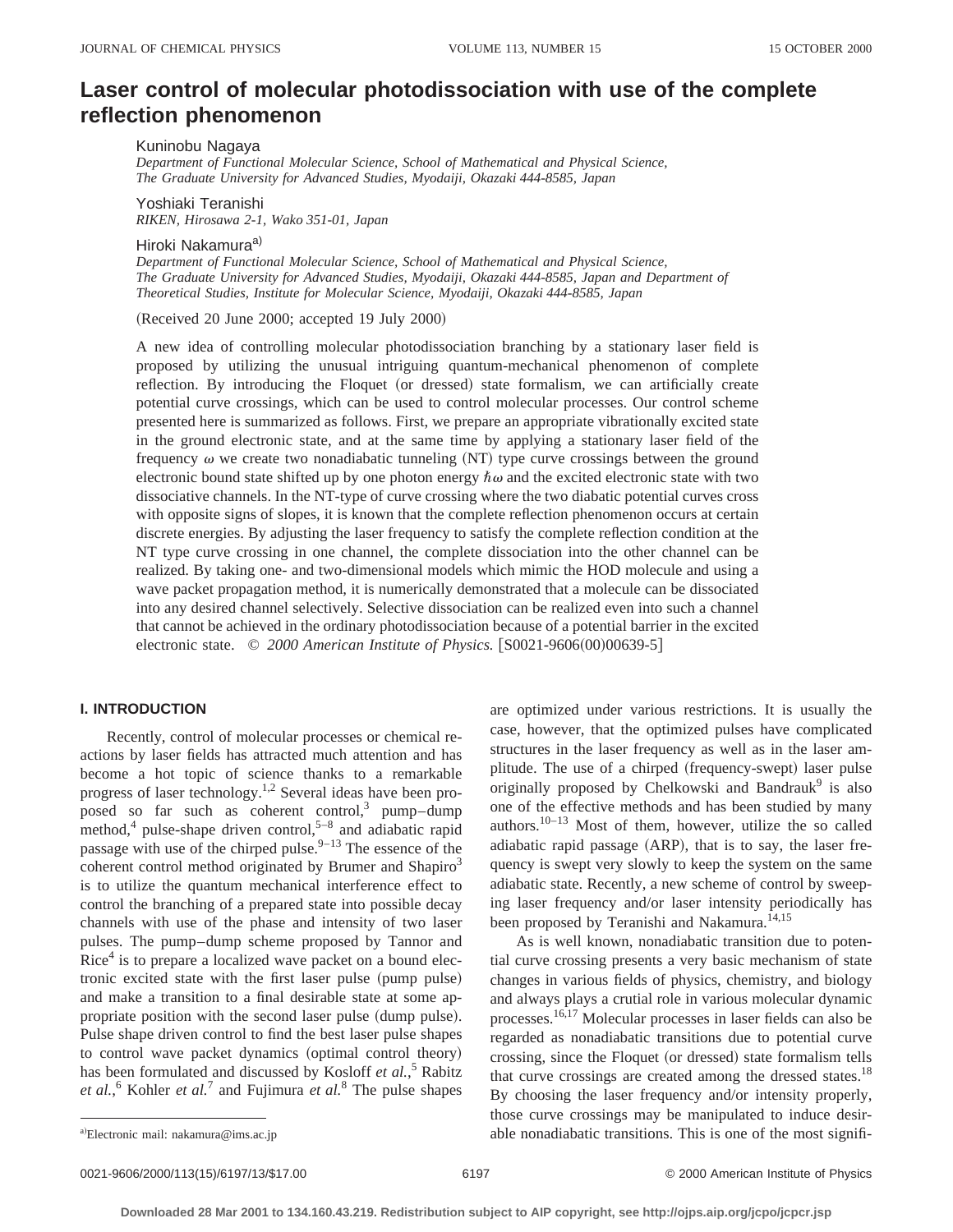cant features of laser control of molecular dynamic processes. In view of the importance of nonadiabatic transitions, we have proposed a new idea to control dynamic processes in a laser field by periodically sweeping the laser intensity and/or laser frequency at the avoided crossings among dressed states.<sup>14,15</sup> In this paper we propose another new idea based on the unusual intriguing quantum mechanical phenomenon of complete reflection, which occurs in the case of one-dimensional nonadiabatic tunneling (NT) type curve crossing. This phenomenon can be nicely treated and formulated by the semiclassical theory of nonadiabatic transitions recently completed by Zhu and Nakamura.16,17,19,23 One- and two-dimensional models of photodissociation will be discussed for a triatomic molecule ABC consisting of a bound ground electronic state and a dissociative excited electronic state with two dissociation channels,  $A+BC$  and  $AB+C$ . In the one-dimensional model, complete and selective dissociation into any desired channel can be realized by adjusting the initial vibrational excited state and the laser frequency. In the two-dimensional case, the control cannot be complete but quite selective dissociation into any channel is possible. Even such a dissociation can be realized that a potential barrier hinders the ordinary photodissociation along the electronically excited state potential surface. The complete reflection phenomenon has been utilized to discuss the possibility of molecular switching in one- and twodimensional arrays of the NT type potential units.<sup>20–22</sup> This is the first application of the phenomenon to laser control of photodissociation.

This paper is organized as follows. In Sec. II the physical explanation of the complete reflection phenomenon and the basic idea of our control scheme are presented with the help of the semiclassical theory of nonadiabatic transition. In Sec. III the basic idea is applied to the one-dimensional model and the completeness of our control scheme is numerically demonstrated by performing one-dimensional wave packet calculations. The numerical results are compared with the prediction by the semiclassical theory of Zhu–Nakamura. In Sec. IV two-dimensional systems based on the model potentials of the HOD molecule are treated numerically by using the two-dimensional wave packet propagation method. A comparison between the numerical results and the predictions from the one-dimensional theory is made, and favorable conditions for selective control of photodissociation branching are presented. Section V is devoted to concluding remarks.

# **II. COMPLETE REFLECTION IN NONADIABATIC TUNNELING TYPE TRANSITION AND BASIC IDEA OF CONTROL SCHEME**

Let us first explain the complete reflection phenomenon, summarize the basic semiclassical theory to formulate the phenomenon and present briefly the basic idea of our control scheme with use of this phenomenon. In the case of NT type curve crossing in which the two diabatic potential curves cross with different signs of slopes [see Fig.  $1(a)$ ], the transmission probability at energies higher than the bottom of the upper adiabatic potential oscillates as a function of energy as is shown in Fig.  $1(b)$ . We note that there are following inter-



FIG. 1. (a) Schematic representation of the NT (nonadiabatic tunneling) type crossing potential. Solid (dotted) line: adiabatic (diabatic) potential. Dashed line: diabatic coupling. Potentials for  $x \le x_0$  and  $x \ge x_1$  are assumed to be flat. (b) Transmission probability against energy for the potential of Fig.  $1(a)$ .

esting features: (i) The transmission probability dips always reach to zero, namely complete reflection is realized. (ii) This occurs irrespective of the shapes of potentials. (iii) The envelope of the probability decreases monotonically as energy increases. The semiclassical theory completed by Zhu and Nakamura furnishes the complete set of analytical formulas to describe the process.<sup>16,17,19,23</sup> The transmission amplitude *T* is given by

$$
T = |T|e^{i\delta_T} = \left[\frac{4\cos^2\psi}{4\cos^2\psi + p^2/(1-p)}\right]^{1/2} e^{i\delta_T}
$$
 (2.1)

with

$$
\delta_T = \int_{x_0}^{x_1} k_1(x) dx + \sigma - \tan^{-1} \left[ \frac{(1-p)\sin(2\psi)}{1 + (1-p)\cos(2\psi)} \right] + \pi \Theta \left[ -\text{sgn}(\cos \psi) \right],
$$
\n(2.2)

where  $p$  and  $\psi$  represent, respectively, the nonadiabatic transition probability for one passage of the crossing point and the phase along the upper adiabatic potential  $E_2(x)$ , and are given explicitly by

$$
p = \exp\left[-\frac{\pi}{4\sqrt{\alpha\beta}} \left(\frac{2}{1 + (1 - \beta^{-2}f)^{1/2}}\right)^{1/2}\right],
$$
 (2.3)

$$
\psi = \sigma - \phi_S - g,\tag{2.4}
$$

with

$$
\phi_S = \frac{\delta}{\pi} \ln \left( \frac{\delta}{\pi} \right) - \frac{\delta}{\pi} - \arg \Gamma \left( i \frac{\delta}{\pi} \right) - \frac{\pi}{4},\tag{2.5}
$$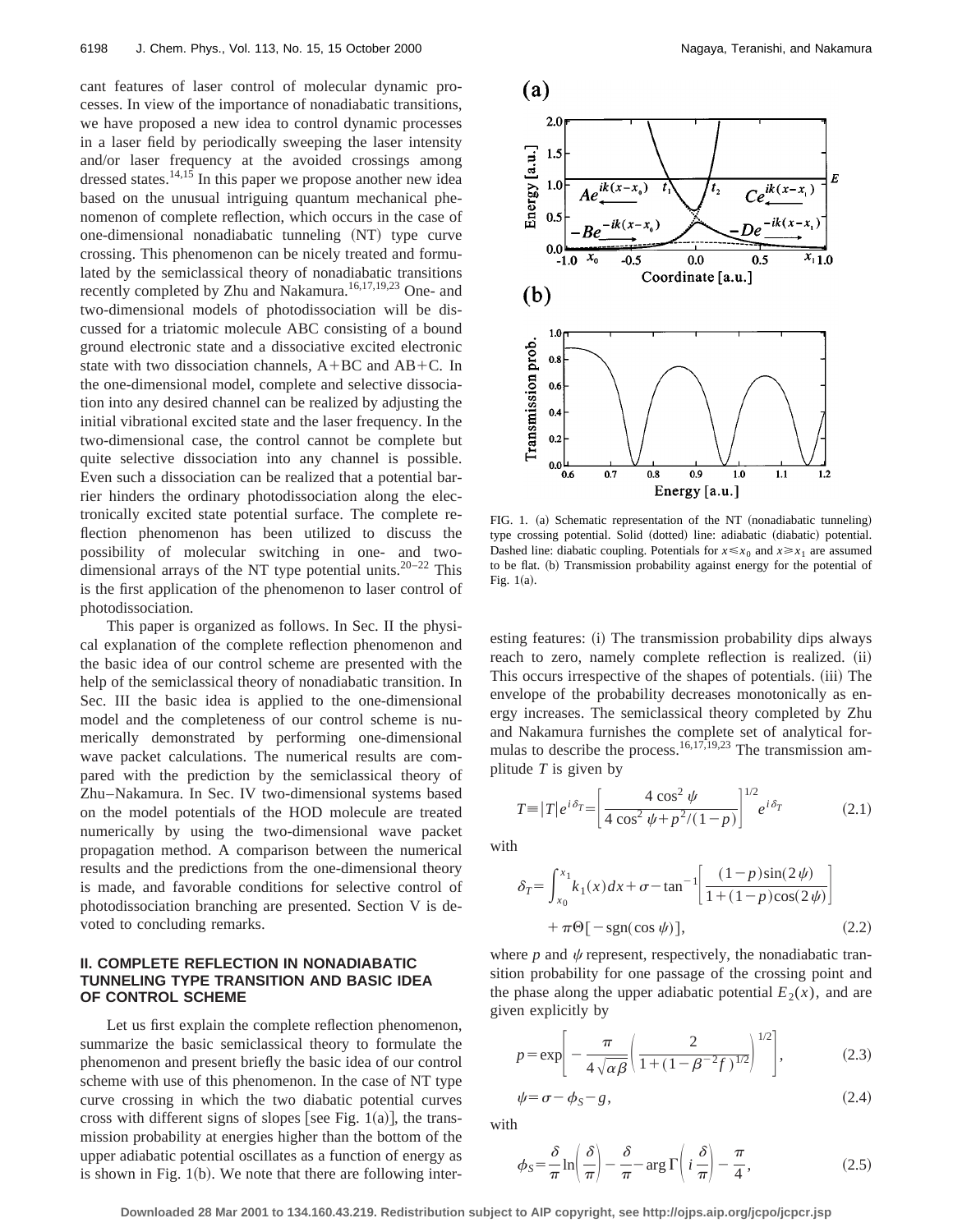

$$
= \int_{t_1}^{t_2} k_2(x) dx,
$$
 (2.6)

$$
g = \frac{0.23\alpha^{1/4}}{\alpha^{1/4} + 0.75} 40^{-\sigma},\tag{2.7}
$$

$$
f = 0.72 - 0.62\alpha^{0.715},\tag{2.8}
$$

$$
\delta = \frac{\pi}{16\sqrt{\alpha\beta}} \frac{(6+10\sqrt{1-\beta^{-2}})^{1/2}}{1+\sqrt{1-\beta^{-2}}},
$$
\n(2.9)

$$
\alpha = \frac{(1 - \gamma^2)\hbar^2}{m(x_b - x_t)^2 (E_b - E_t)},
$$
\n(2.10)

$$
\beta = \frac{E - (E_b + E_t)/2}{(E_b - E_t)/2},\tag{2.11}
$$

$$
\gamma = \frac{E_b - E_t}{E_2 \left(\frac{x_b + x_t}{2}\right) - E_1 \left(\frac{x_b + x_t}{2}\right)},\tag{2.12}
$$

and

 $\sigma$ =

$$
k_j(x) = \frac{\sqrt{2m(E - E_j(x))}}{\hbar}.
$$
\n(2.13)

The function  $\Theta(x)$  is a step function defined by

$$
\Theta(x) = \begin{cases} 0 & \text{for } x < 0 \\ 1 & \text{for } x > 0 \end{cases}
$$

 $E_1(x)$   $(E_2(x))$  is the lower (upper) adiabatic potential.  $x_t(x_b)$  and  $E_t(E_b)$  are the position of the top (bottom) of the lower (upper) adiabatic potential and the energy at  $x_t(x_b)$ .  $t_1$ and  $t_2$  are the turning points on  $E_2(x)$  at energy *E*. *m* is the mass of a transmitting particle.

As is easily seen from Eq.  $(2.1)$ , the complete reflection  $(|T|^2=0)$  occurs at discrete energies which satisfy

$$
\psi = (n + \frac{1}{2})\pi \quad (n = 0, 1, 2, 3, \dots). \tag{2.14}
$$

This phenomenon can be interpreted as the quantummechanical interference effect between the transmitting wave

FIG. 2. One-dimensional model of the control scheme. Solid line: ground electronic state  $V_1(r)$ , dotted line: the excited electronic state  $V_2(r)$ . Two circles represent the NT type crossings created between the excited electronic state and the dressed ground electronic state (dashed line). The 14th vibrational eigenstate (thin line) and its dressed state (thin dashed line) of  $V_1(r)$  are also depicted.

which simply crosses the barrier along the lower adiabatic potential without any transition to the upper adiabatic potential and the transmitting wave which is trapped by the upper adiabatic potential. At the energies of complete reflection, these waves interfere destructively at the exit whatever the nonadiabatic transition probability  $p$  is, and the incident wave is completely reflected back. In a periodic potential system we can utilize this complete reflection phenomenon together with the complete transmission to propose a new model of molecular switching.<sup>20–22</sup> By somehow changing some of the potential units in the array so that the condition of complete reflection is satisfied, switching of transmission can be realized.

Here we try to use this phenomenon to control molecular photodissociation. Taking a simple one-dimensional model of a triatomic molecule ABC consisting of a bound ground electronic state and a dissociative excited electronic state with two dissociation channels  $A+BC$  and  $AB+C$ , we demonstrate our idea. We first prepare an appropriate vibrationally excited state in the ground electronic state. Then we apply a stationary laser field with the laser frequency  $\omega$ . This laser dresses up the ground electronic state by the photon energy  $\hbar \omega$  and the NT type avoided crossings are created in the two dissociative channels,  $A+BC$  and  $AB+C$  (see Fig. 2). By adjusting the laser frequency  $\omega$ , we can create the complete reflection condition in either one of the two dissociation channels, that is to say, we can switch off the corresponding dissociation channel and let the molecule dissociate into the other channel. This cannot be realized, however, with the ground vibrational state, because the corresponding phase  $\psi$  is not enough to satisfy Eq. (2.14).

With use of the semiclassical theory, we can further clarify the above-mentioned control scheme analytically. It is convenient to use the following transfer matrix *N* which belongs to the  $SU(1,1)$  Lie group and connect the coefficients *A, B, C*, and *D* of the wave functions on both sides of the crossing as follows [see Fig. 1(a)]: $^{20,21}$ 

$$
\binom{C}{D} = N \binom{A}{B},\tag{2.15}
$$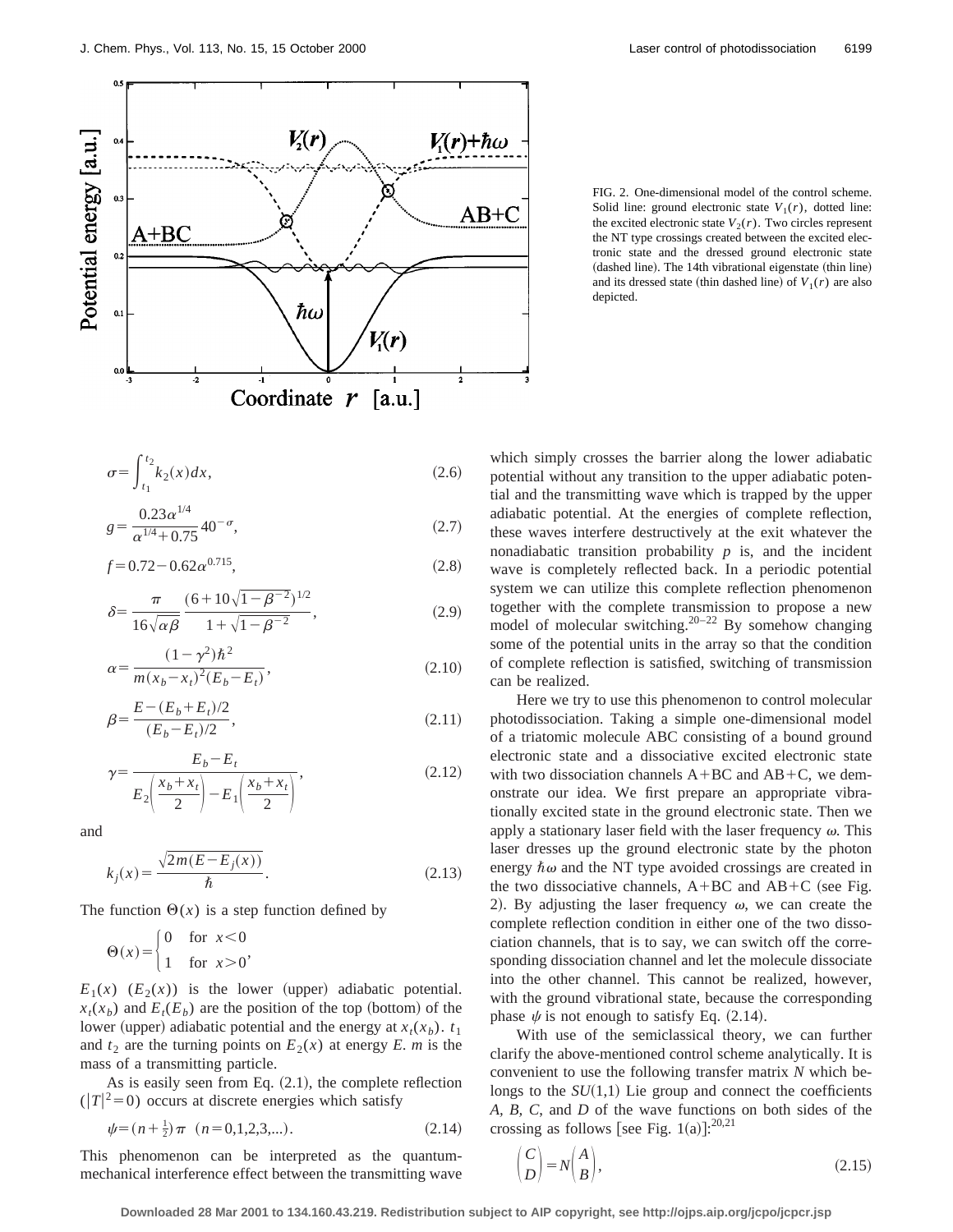

FIG. 3. Two units of the NT type crossing potentials. The left-side (right-side) unit is refered to as I  $(II)$ . Solid (dotted) line: adiabatic (diabatic) potential. Potentials for  $x \le x_0^{\text{I}}$ ,  $x_1^{\text{I}} \le x \le x_0^{\text{II}}$ , and  $x \ge x_1^{\text{II}}$  are assumed to be flat. The barrier in the middle is taken to be high enough so that the tunneling there can be neglected.

where

$$
N = \left(\begin{array}{cc} \frac{1}{T^*} & \frac{R^*}{T^*} \\ \frac{R}{T} & \frac{1}{T} \end{array}\right). \tag{2.16}
$$

Here  $R = |R|e^{i\delta_R}$  represents the reflection amplitude and is given by

$$
|R| = \sqrt{1 - |T|^2},\tag{2.17}
$$

and

$$
\delta_R = -\frac{\pi}{2} + 2 \int_{x_0}^{x_t} k_1(x) dx + 2 \int_{x_b}^{t_2} k_2(x) dx + 2 \sigma_0
$$

$$
-\tan^{-1} \left[ \frac{(1-p)\sin(2\psi)}{1 + (1-p)\cos(2\psi)} \right],
$$
(2.18)

where *T*,  $p$ , and  $\psi$  are given before, and

$$
\sigma_0 = \frac{x_b - x_t}{2} \left\{ k_1(x_t) + k_2(x_b) + \frac{1}{3} \frac{\left[ k_1(x_t) - k_2(x_b) \right]^2}{k_1(x_t) + k_2(x_b)} \right\}.
$$
\n(2.19)

Now let us consider the two NT-type of curve crossings shown in Fig. 3, where the potential barrier in the middle is assumed to be high enough for the tunneling to be negligible. Suppose we prepare an initial wave in the middle, and no incoming waves from outside of the system. Then we have the following equations:

$$
\begin{pmatrix} C \\ 0 \end{pmatrix} = N_{\rm II} \begin{pmatrix} A \\ B \end{pmatrix},\tag{2.20}
$$

$$
\begin{pmatrix} A' \\ B' \end{pmatrix} = N_{\rm I} \begin{pmatrix} 0 \\ D \end{pmatrix},\tag{2.21}
$$

$$
\begin{pmatrix} A \\ B \end{pmatrix} = \begin{pmatrix} e^{ikl} & 0 \\ 0 & e^{-ikl} \end{pmatrix} \begin{pmatrix} A' \\ B' \end{pmatrix},
$$
\n(2.22)

where  $N_I(N_{II})$  represents the *N* matrix at the left (right) side curve crossing, and is given by  $[see Eq. (2.16)]$ 

$$
N_j = \begin{pmatrix} \frac{1}{T_j^*} & \frac{R_j^*}{T_j^*} \\ \frac{R_j}{T_j} & \frac{1}{T_j} \end{pmatrix} \quad (j = \text{I,II}). \tag{2.23}
$$

The quantities *k* and *l* are, respectively, the wave number at zero potential in the middle and the distance  $x_0^{\text{II}} - x_1^{\text{I}}$  between the two units.

From Eqs.  $(2.20)$ – $(2.22)$ , we have

$$
B = -R_{\rm II}A = \frac{1}{R_{\rm I}^*}e^{-2i(\delta_{T}^{\rm I} + kl)}A,\tag{2.24}
$$

$$
C = T_{\rm II} A, \tag{2.25}
$$

and

$$
D = \frac{T_1^*}{R_1^*} e^{-ikI} A.
$$
 (2.26)

If we want to stop the dissociation into the right side and make the molecule dissociate completely into the left side, i.e.,  $C=0$ , then we naturally obtain the following condition from Eq.  $(2.25)$ :

$$
T_{\rm II} = 0.\tag{2.27}
$$

What is required is an appropriate choice of the laser frequency and the initial vibrational state to satisfy the complete reflection condition at the right side NT type crossing. Similarly, if we want to dissociate the molecule completely into the right side,  $D=0$ , then we have to satisfy the condition,

$$
T_{\rm I} = 0,\tag{2.28}
$$

which is satisfied at different laser frequencies from those of Eq.  $(2.26)$ . Thus, by appropriately adjusting the laser frequency, we can switch on and off the dissociation as we desire. When the conditions  $(2.27)$  and  $(2.28)$  are satisfied at the same time, the initial wave is trapped in between the two potential units and bound states in the continuum can be created. This is possible when the two potential units are the same and the condition of quantization is satisfied. $21$ 

**Downloaded 28 Mar 2001 to 134.160.43.219. Redistribution subject to AIP copyright, see http://ojps.aip.org/jcpo/jcpcr.jsp**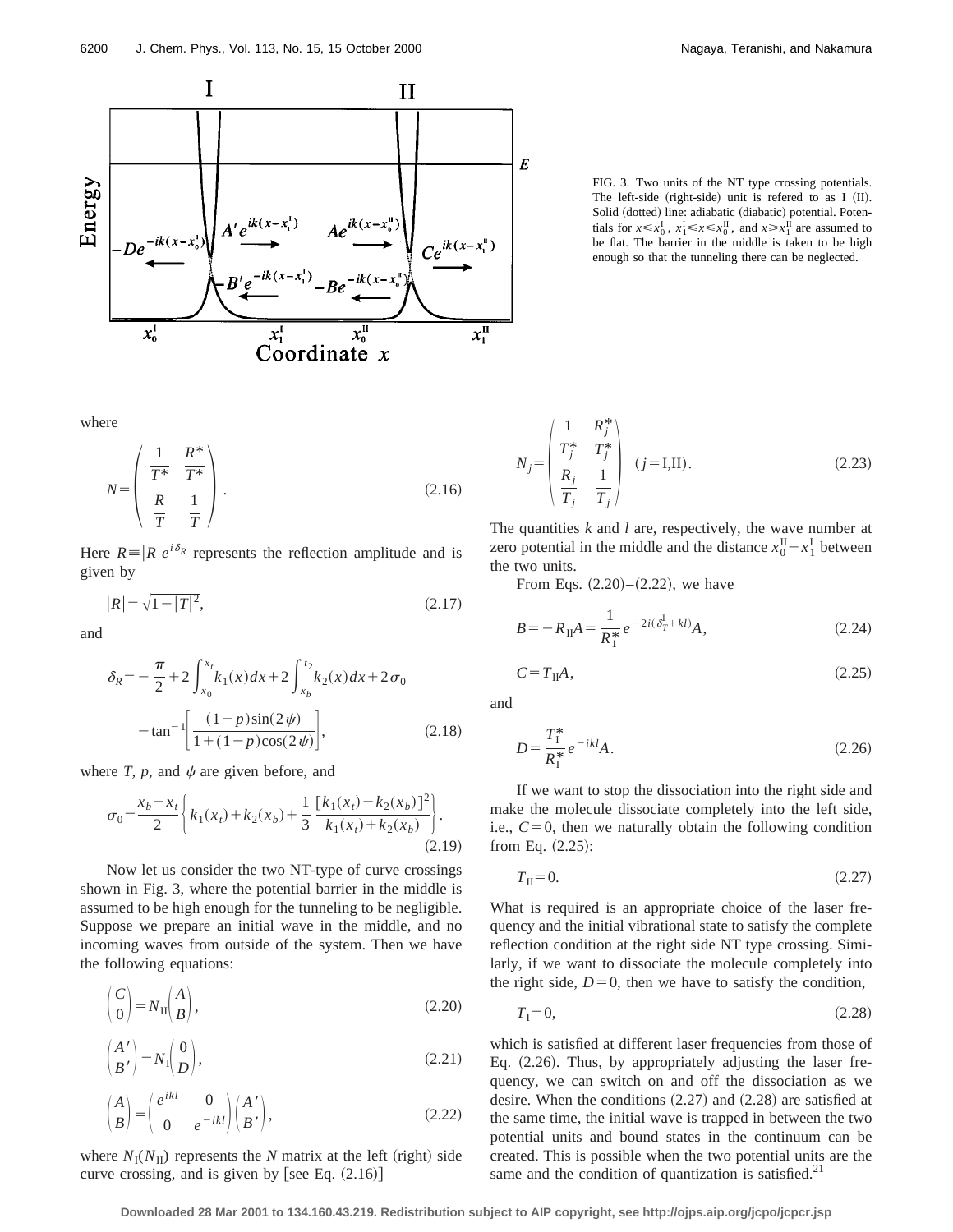Vardi and Shapiro $^{24}$  proposed an idea of laser catalysis in which an electronically ground state with a potential barrier has two crossings with a well type excited state in the dressed state picture and complete suppression of tunneling occurs. Depending on the parameters, the complete reflection and transmission coexist at energies very close to each other, indicating that this is a special case of the Fano-type resonance.<sup>24,25</sup> Interestingly, this phenomenon can be analyzed analytically by the Zhu-Nakamura theory also.<sup>26</sup> The complete reflection phenomenon in this case is induced by the two curve crossings and is quite different from the present one which occurs at one unit of the NT type curve crossing. The present one is more versatile, since the complete reflection can be controlled independently from the complete transmission.

### **III. SWITCHING OF PHOTODISSOCIATION IN ONE-DIMENSIONAL MODEL**

In order to demonstrate the present idea clearly, numerical calculations of wave packet propagation are carried out for a one-dimensional potential system shown in Fig. 2. The potential functions employed are

$$
V_1(r) = 0.2(1 - e^{-1.5r^2}),\tag{3.1}
$$

$$
V_2(r) = \begin{cases} 0.15e^{-2.0(r - 0.25)^2} + 0.25 (r > 0.25) \\ 0.18e^{-2.0(r - 0.25)^2} + 0.22 (r \le 0.25) \end{cases}
$$
(3.2)

in atomic units. The molecule-laser interaction is taken to be

$$
V_{\text{int}}(t) = -\mu E(t) = \mu \sqrt{I} \cos(\omega t + \delta), \qquad (3.3)
$$

where  $\mu$  is the transition dipole moment between the two electronic states and  $E(t)$  is the stationary laser field with the frequency  $\omega$  and the intensity *I*. The one-dimensional timedependent Schrödinger equation to be solved is

$$
i\hbar \frac{\partial}{\partial t} \left[ \Psi_1(r,t) \right]
$$
  
\n
$$
= \begin{bmatrix} -\frac{\hbar^2}{2m} \frac{d^2}{dr^2} + V_1(r) & -\mu E(t) \\ -\mu E(t) & -\frac{\hbar^2}{2m} \frac{d^2}{dr^2} + V_2(r) \end{bmatrix}
$$
  
\n
$$
\times \left[ \Psi_1(r,t) \right], \qquad (3.4)
$$

where  $\Psi_1(r,t)$  ( $\Psi_2(r,t)$ ) is the nuclear wave function on the ground (excited) electronic state. Eq.  $(3.4)$  is solved by using the split operator method<sup>27</sup> with the fast Fourier transform:

$$
\begin{aligned}\n\left[\frac{\Psi_1(r, t + \Delta t)}{\Psi_2(r, t + \Delta t)}\right] &= \exp\left(-\frac{i}{\hbar} \frac{\hat{V}}{2} \Delta t\right) \exp\left(-\frac{i}{\hbar} \hat{K} \Delta t\right) \\
&\times \exp\left(-\frac{i}{\hbar} \frac{\hat{V}}{2} \Delta t\right) \left[\frac{\Psi_1(r, t)}{\Psi_2(r, t)}\right] + o(\Delta t^3),\n\end{aligned} \tag{3.5}
$$

where  $\hat{V}$  and  $\hat{K}$  are the 2×2 matrices,

$$
\hat{V} = \begin{bmatrix} V_1(r) & -\mu E(t) \\ -\mu E(t) & V_2(r) \end{bmatrix},
$$
\n(3.6)

$$
\hat{K} = \begin{bmatrix}\n-\frac{\hbar^2}{2m} \frac{d^2}{dr^2} & 0 \\
0 & -\frac{\hbar^2}{2m} \frac{d^2}{dr^2}\n\end{bmatrix}.
$$
\n(3.7)

The dissociation flux is integrated over time at a certain asymptotic position to obtain the corresponding dissociation probability. In order to prevent the unphysical reflection of the wave packet at the edges, the negative imaginary potential (absorption potential) is put at both ends.<sup>28</sup> We have prepared the 14th vibrational eigenstate of the ground electronic state (the quantum number  $v=13$ ) as an initial state and used the following parameters for the wave packet calculation: *m* (reduced mass) = 1.0 a.m.u.,  $\mu$  = 1.0 a.u., *I* = 1.0 TW/cm<sup>2</sup>,  $\Delta t$  (time step) = 1.0 a.u., and  $\Delta r$  (spatial grid size)  $=0.016$  a.u.. The total number of the spatial grid points is 512.

The complete reflection positions can be analytically predicted as is shown in Fig.  $4(a)$ . Once the laser intensity *I* is selected, the shapes of the adiabatic potential curves, i.e., the ground electronic state shifted up by one photon energy  $V_1(r) + \hbar \omega$  and the excited electronic state  $V_2(r)$ , are determined for a fixed laser frequency  $\omega$  and then the positions of complete reflection can be easily estimated by solving Eq.  $(2.14)$ . The solid (dashed) line in Fig. 4(a) represents the complete reflection position at the left-side (right-side) channel. The dotted line represents the relevant vibrational level, which is shifted up by one photon energy  $\hbar \omega$ , namely a linear function of the frequency  $\omega$ . Thus the crossing points marked by solid (dotted) circles give the positions of the complete reflection for this vibrational state on the left (right) side. The calculated dissociation probabilities against laser frequency are depicted in Fig.  $4(b)$ . In order to concentrate on the important dissociation dynamics, here, we have assumed that the initial vibrational state was prepared. The solid (dotted) line represents the dissociation into the right  $^{\prime}$  (left) channel; the zero probability positions of the solid (dotted) line coincide with the solid (dotted) circles in Fig.  $4(a)$ . The highest dip at  $\omega \sim 48\,000 \text{ cm}^{-1}$  is not complete because of tunneling. Wave packet dynamics are shown in Fig. 5 for the laser frequencies corresponding to  $(a)$  the complete reflection on the right side ( $\omega$ =31 000 cm<sup>-1</sup>) and (b) the complete reflection on the left ( $\omega$ =35000 cm<sup>-1</sup>). The ground state component  $|\Psi_1|^2$  which represents the initial eigenstate at  $t=0$  decays as time goes, while the excited state component  $|\Psi_2|^2$  completely moves out into the left (right) dissociation channel,  $A+BC (AB+C)$ , as seen in Figs. 5(a) and  $5(b).$ 

As is demonstrated above, within the one-dimensional model our control scheme can be perfect and a molecule can be made to dissociate into any channel as we desire by adjusting the laser frequency for a given vibrational state. The initial vibrational state should, however, be appropriately an excited one, since the phase  $\psi$  should satisfy Eq. (2.14).

**Downloaded 28 Mar 2001 to 134.160.43.219. Redistribution subject to AIP copyright, see http://ojps.aip.org/jcpo/jcpcr.jsp**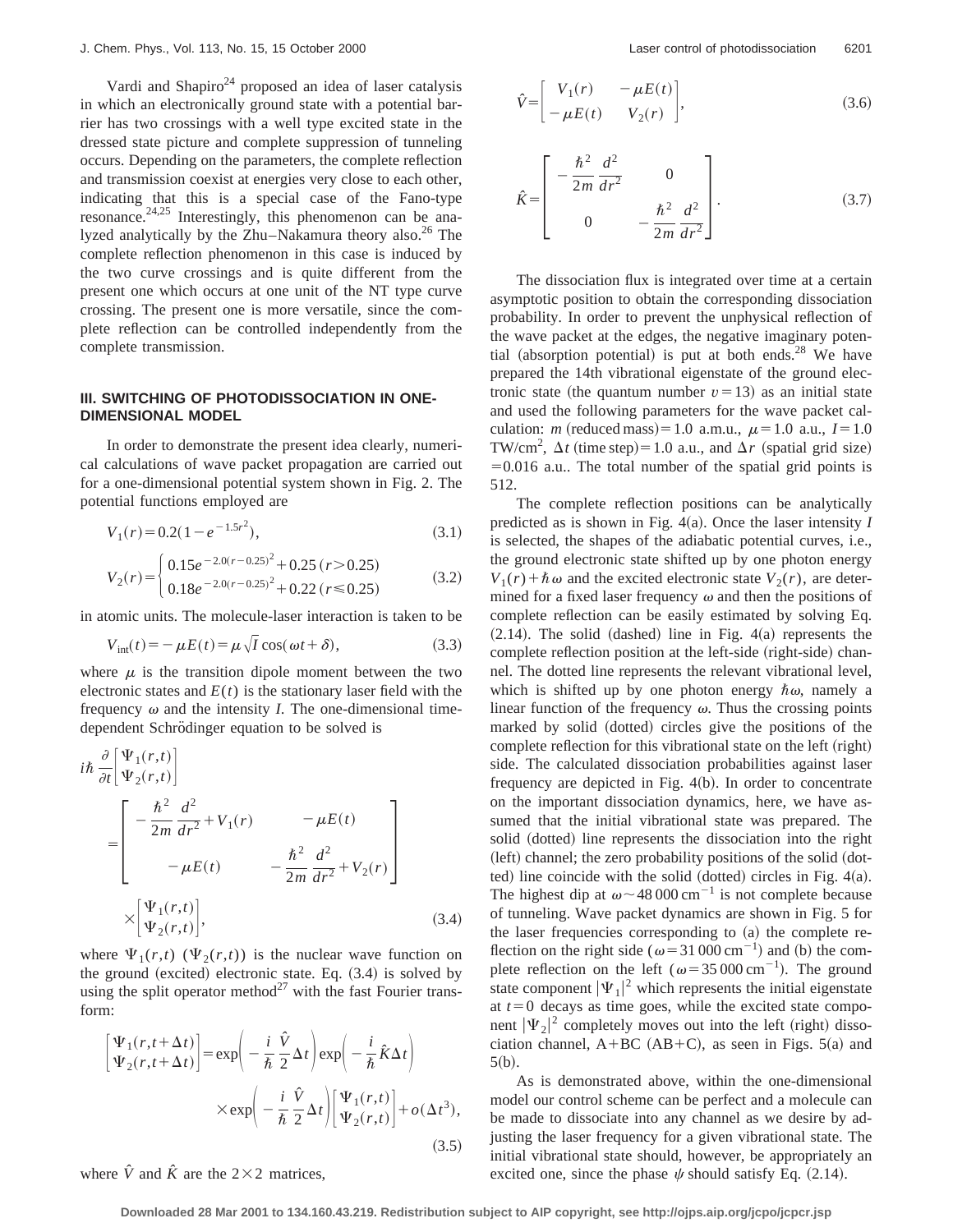$(a)$ 

Energy [a.u.]

 $0.40$ 

0.38 0.36

 $0.34$  $0.32$  $0.30$  $0.28$  $0.26$ 



FIG. 4. (a) Analytical prediction of the complete reflection positions. Solid (dashed) lines: complete reflection positions at the left-side (right-side) channel. Dotted line: the dressed 14th vibrational eigen state of  $V_1(r)$ . Solid (dashed) circles represent the complete reflection of the vibrational state at the left-side (right-side) crossing. (b) Dissociation probability as a function of laser frequency. Solid line: dissociation into the right-side  $(AB+C)$  channel, dotted line: dissociation into the leftside  $(A+BC)$  channel, dashed line: sum of the two dissociation probabilities to guarantee the unitarity.



# **IV. CONTROL OF MOLECULAR PHOTODISSOCIATION IN TWO-DIMENSIONAL MODEL**

# **A. Switching of photodissociation**

Let us next consider a two-dimensional model. As an example, we take the HOD molecule with two dissociation channels:  $H+OD$  and  $HO+D$ . We consider the ground electronic state  $\tilde{X}$  and the excited electronic state  $\tilde{A}$ . The bending and rotational motions are neglected for simplicity with the bending angle fixed at the equilibrium structure of the ground electronic state, i.e., at 104.52 deg. The ground electronic state potential  $V_1(r_H, r_D)$  [shown by dotted lines in Fig.  $6(a)$ ] is taken to be two coupled Morse oscillators,29

$$
V_1(r_H, r_D) = D(1 - e^{-\gamma(r_H - r_0)^2}) + D(1 - e^{-\gamma(r_D - r_0)^2})
$$

$$
-B \frac{(r_H - r_0)(r_D - r_0)}{1 + e^{A((r_H - r_0) + (r_D - r_0))}},
$$
(4.1)

where  $r_H(r_D)$  represents the H–O (D–O) bond length, and *D*=0.2092 hartree,  $\gamma$ =1.1327 a.u.<sup>-1</sup>,  $r_0$ =1.81 a.u., *A*  $=$  3.0 a.u.<sup>-1</sup>, and *B* = 0.25 hartree/a.u.<sup>2</sup>. The last term represents the mode coupling, and the parameters *A* and *B* are assumed to be larger than the values used in Ref. 29 (A  $= 1.0$  a.u.<sup>-1</sup> and *B* = 0.006 76 hartree/a.u.<sup>2</sup>) in order to demonstrate the present control scheme more clearly. The excited electronic state  $V_2(r_H, r_D)$  shown in Fig. 6(b) is taken to be the analytical function of Engel *et al.*, <sup>30</sup> which was fitted to the ab initio calculations by Staemmler *et al.*. <sup>31</sup> The massscaled Jacobi coordinates *r* for O–H distance and *R* for OH–D distance are introduced,

$$
r = \left(\frac{m_{\text{OH}}}{m_{\text{D,OH}}}\right)^{1/4} |\mathbf{r}_{\text{H}}|,\tag{4.2}
$$

$$
R = \left(\frac{m_{\text{D,OH}}}{m_{\text{OH}}}\right)^{1/4} \Big| \mathbf{r}_{\text{D}} - \frac{m_{\text{H}}}{m_{\text{H}} + m_{\text{O}}}\mathbf{r}_{H} \Big|, \tag{4.3}
$$

where  $\mathbf{r}_{\text{H}}(\mathbf{r}_{\text{D}})$  is the vector from O atom to H (D) atom,  $m_{OH} = m_{O}m_{H}/(m_{O} + m_{H}),$   $m_{D,OH} = [m_{D}(m_{O} + m_{H})]/(m_{D}$  $+m_{\rm O}+m_{\rm H}$ , and  $m_{\rm H}$ ,  $m_{\rm O}$ , and  $m_{\rm D}$  are the mass of H, O, and D, respectively. With use of these coordinates  $(r, R)$  the two-dimensional time-dependent Schrödinger equation is written as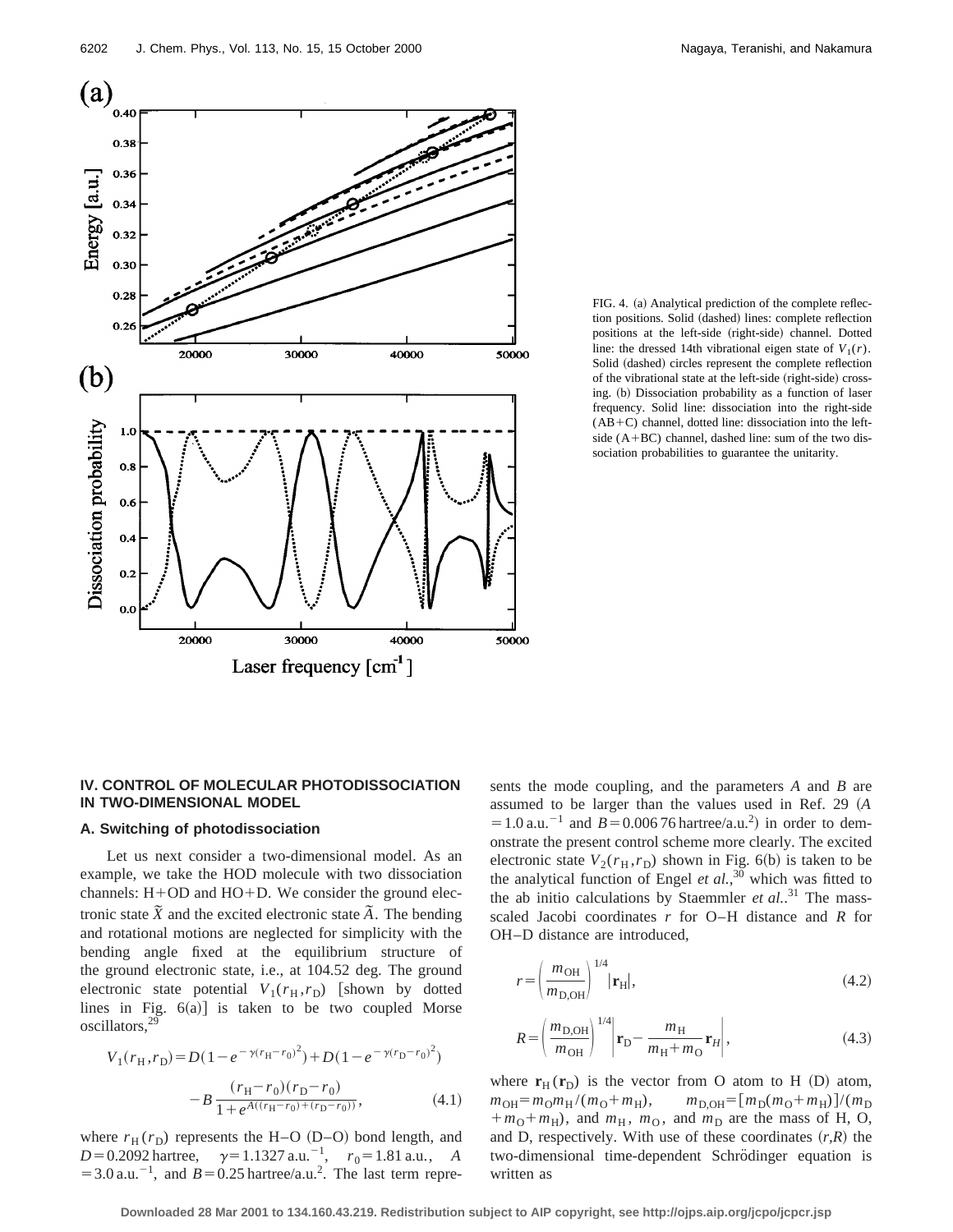

FIG. 5. Time-dependent dynamics of wave packet when the laser frequency is (a) 31 000 cm<sup>-1</sup> and (b) 35 000 cm<sup>-1</sup>. The upper (lower) part of each figure shows the dynamics of the excited (ground) state wave packet (solid line). The dotted (dashed) line represents the upper (lower) adiabatic potential.

$$
i\hbar \frac{\partial}{\partial t} \left[ \Psi_1(r, R, t) \right] = \left[ \begin{array}{ccc} -\frac{\hbar^2}{2m} \left( \frac{\partial^2}{\partial r^2} + \frac{\partial^2}{\partial R^2} \right) + V_1(r, R) & -\mu E(t) \\ -\mu E(t) & -\frac{\hbar^2}{2m} \left( \frac{\partial^2}{\partial r^2} + \frac{\partial^2}{\partial R^2} \right) + V_2(r, R) \end{array} \right] \times \left[ \Psi_1(r, R, t) \right]. \tag{4.4}
$$

Here *m* is the reduced mass of the system,

$$
m = \sqrt{\frac{m_{\rm H} m_{\rm O} m_{\rm D}}{m_{\rm H} + m_{\rm O} + m_{\rm D}}}.\tag{4.5}
$$

 $\Psi_1(r, R, t)$  ( $\Psi_2(r, R, t)$ ) represents the wavefunction of the ground (excited) electronic state. Equation  $(4.4)$  is solved by using the split operator method with the two-dimensional fast Fourier transform in the same way as in Sec. III. The dissociation flux is integrated over time in a certain asymptotic region before the negative imaginary potentials which are put at both ends. The transition dipole moment  $\mu$ is assumed to be 1.0 a.u. and the stationary laser field  $E(t)$  is taken to be  $\sqrt{I}\cos(\omega t + \delta)$ . An initial state is prepared at the 145th vibrational eigenstate of  $V_1(r, R)$  by solving the twodimensional eigenvalue problem by the DVR (discrete variable representation) method.<sup>32</sup> This initial state is mainly composed of the 17th vibrational state of the O–H bond and the 23rd vibrational state of the O–D bond and spreads into both bonds due to the coupling, as is depicted by solid lines in Fig.  $6(a)$ . The laser intensity *I* and the various grid sizes are taken to be 1.0 TW/cm<sup>2</sup>,  $\Delta t = 1.0$  a.u.,  $\Delta r = 0.029$  a.u., and  $\Delta R$ =0.034 a.u., respectively. The total number of the spatial grid points is  $256 \times 256$ . Figure 7(a) depicts the calculated dissociation probabilities against laser frequency. The solid (dotted) line represents the dissociation probability into the  $H+OD$   $(HO+D)$  channel. The dissociation probabilities change alternatively as a function of the laser frequency  $\omega$ , and the dissociation into the H+OD (HO+D) channel is preferential when the laser frequency  $\omega$  is  $\sim$ 7000, 8000, 10 000, and 11 500 cm<sup>-1</sup> (9000, 11 000, and 14 000  $\text{cm}^{-1}$ ). The control is not perfect this time because of multidimensionality, but is still quite selective. The molecule can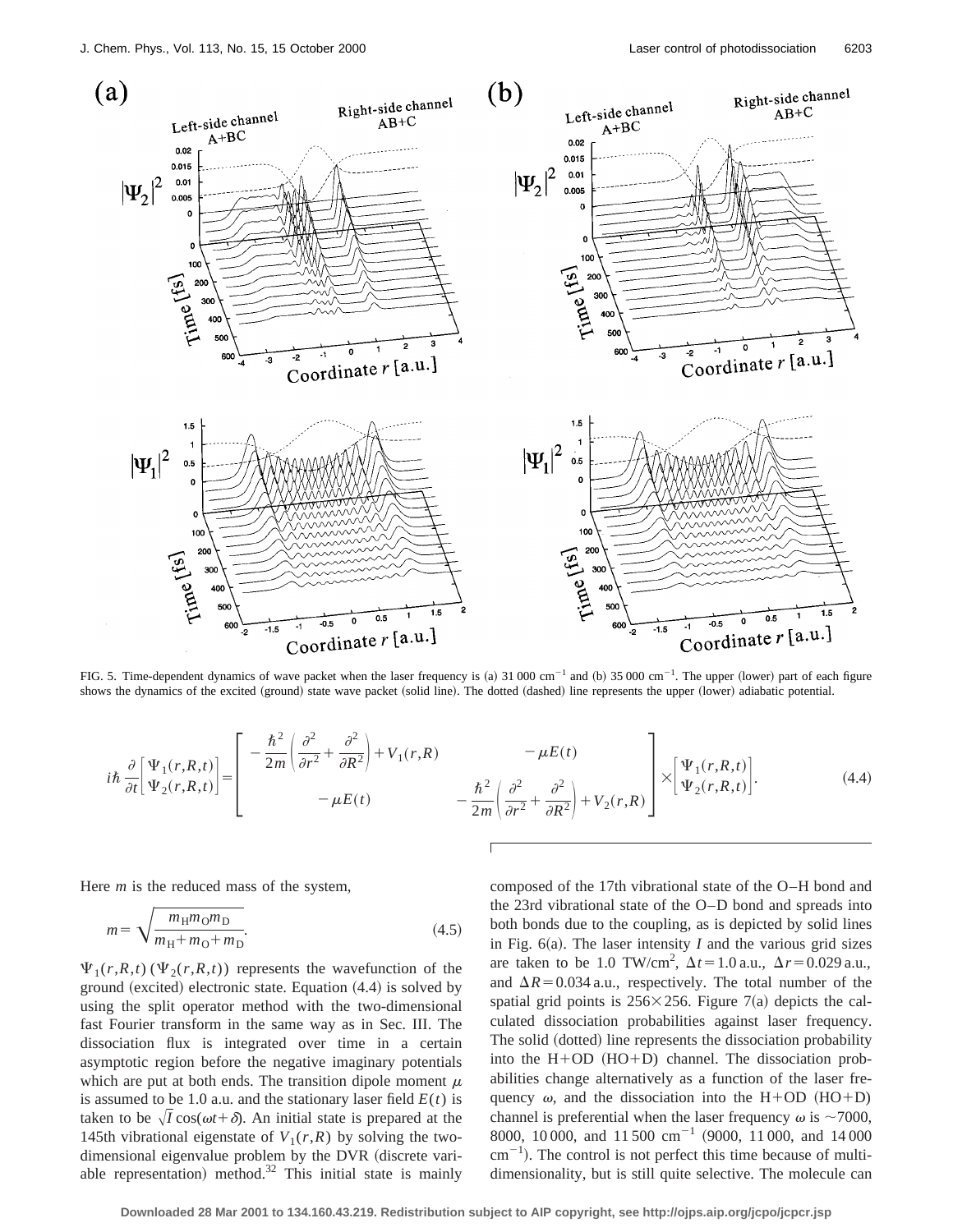

FIG. 6. (a) Contour plots of the ground electronic state of HOD (dotted line). The contour spacing is  $8500 \text{ cm}^{-1}$ . The density of the 145th vibrational eigenstate is superimposed (solid line).  $(b)$  Contour plots of the excited electronic state of HOD. The contour spacing is  $5000 \text{ cm}^{-1}$ .

be made to dissociate preferentially into any channel as we desire by choosing the laser frequency and the vibrational state appropriately. The complete reflection positions in the  $H+OD$   $(HO+D)$  channel can be roughly estimated analytically by taking a one-dimensional cut of the potential energy surface along the minimum energy path of the  $O-H (O-D)$ bond into account and using the one-dimensional formula Eq.  $(2.14)$ . The vibrational state is taken to be  $v=17(23)$  for the O–H  $(O-D)$  channel. Figure 7(b) depicts these estimates. The solid (dashed) lines represent the complete reflection positions in the H+OD  $(HO+D)$  channel. The dotted  $(dash$ dotted) line shows the vibrational state  $v=17$  of the O–H bond  $(v=23$  of the O–D bond) shifted up by one photon energy. Thus the solid (dotted) circles indicate the positions of complete reflection in the  $H+OD (HO+D)$  channel. As is seen in Fig.  $7(a)$ , the dips of calculated dissociation probabilities correspond well to the complete reflection positions predicted analytically. Exceptions are the dip at  $\omega$   $\sim$ 7200 cm<sup>-1</sup> and the peak at  $\omega$  ~ 13 500 cm<sup>-1</sup> in the H+OD dissociation channel. The former is shallow and shifted to higher frequency ( $\sim$ 7500 cm<sup>-1</sup>) in Fig. 7(a), and the latter has almost disappeared. This is due to the topography of the potential energy surface, representing the difficulty of multidimensionality. The wave packet dynamics on the excited state are shown in Fig. 8. The wave packet is depicted by solid lines at various times. The dashed lines in these figures represent the crossing seam lines between the dressed ground state and the excited state. Figure  $8(a)$  corresponds to the laser frequency  $9000 \text{ cm}^{-1}$ , and thus the wave packet moves out into the  $HO+D$  channel. Figure 8(b) corresponds to the laser frequency 11500  $cm^{-1}$ , and the wave packet almost dissociates into the H+OD channel [see Fig. 7(a)].

As the above results demonstrate, the selective dissociation based on the complete reflection phenomenon can be realized even in two-dimensional systems. The control naturally cannot be perfect like in the one-dimensional case, but can still be quite effective. The dissociation into a certain channel is stopped by the complete reflection phenomenon and the reflected wave packet is transfered into the other channel due to the mode-coupling via the ground electronic state and is finally dissociated into the latter channel. No analytical theory exists for two-dimensional problems, but the one-dimensional theory can be used to some extent in the above-mentioned way to roughly estimate the appropriate conditions. The favorable conditions of the selective control in the two-dimensional system may be summarized as follows: The mode-coupling in the ground electronic state should be localized around the equilibrium position and should be negligible in the region of crossing seam created by the laser field. Otherwise the mode-coupling potential destroys the complete reflection condition. In other words, the initial vibrational state should have the one mode character around the region of crossing seam, and the L-shape wave function like that in Fig.  $6(a)$  is favorable.

#### **B. Dissociation into non-dissociative channel**

Our control scheme can also be applied to such a twodimensional system that the excited electronic state has a potential barrier which is shifted very much to one of the channels and prohibits the dissociation into that channel. As such a model system, we have employed the same potentials as those used in the previous subsection and slightly modified the excited state potential so that the saddle point is located in the  $HO+D$  channel (see Fig. 9). The only one term of the excited electronic state,  $0.2443589 \times 10^2$  $\times (S_1 S_3^2 + S_1^2 S_3)$  in Ref. 30, is changed to 0.144 358 9  $\times 10^2$  $\times (S_1 S_3^2 + 0.8 S_2^2 S_3)$ . With this modification the dissociation into the  $HO+D$  channel is not possible anymore along the excited state potential surface, if the initial vibrational state is localized in the  $H+OD$  channel. The same initial state and method of wave packet propagation are used as those in the previous subsection. The calculated dissociation probabilities against the laser frequency are shown in Fig.  $10(a)$ . The solid (dotted) line stands for the dissociation probability into the  $H+OD$   $(HO+D)$  channel. When the laser frequency is either one of  $\sim$ 10 000 cm<sup>-1</sup>,  $\sim$ 12 500 cm<sup>-1</sup>,  $\sim$ 17 000 cm<sup>-1</sup>, and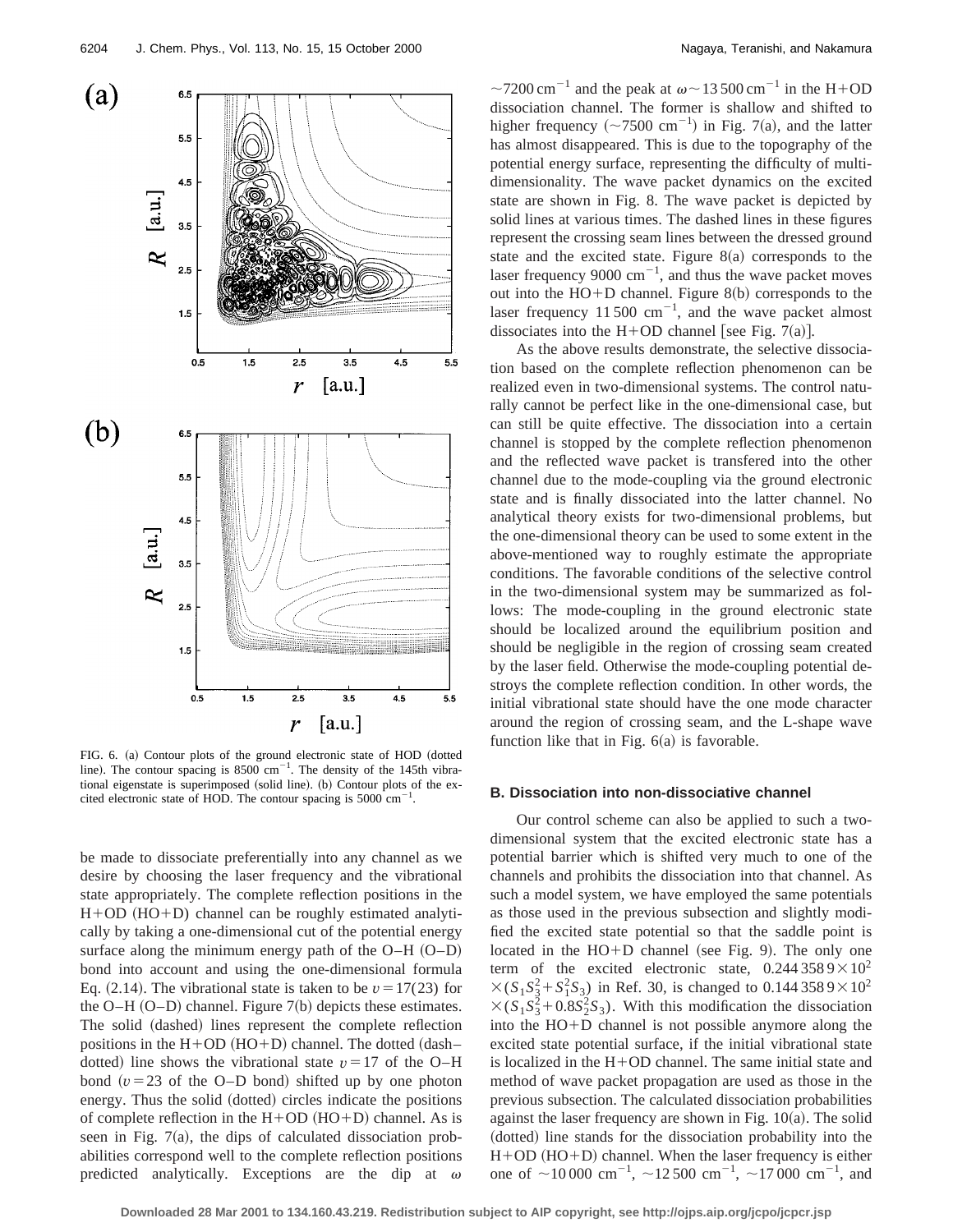

FIG. 7. (a) Dissociation probability against laser frequency in the case of the 145th vibrational state of HOD. Solid (dotted) line: dissociation into the  $H+OD(HO+D)$  channel. Dashed line: sum of the two dissociation probabilities. (b) Analytical prediction of the complete reflection positions. Solid (dashed) lines: the complete reflection positions in the  $H + OD(HO+D)$ channel. Dotted (dash-dotted) line: the vibrational state  $v = 17$  of the O–H bond ( $v = 23$  of the O–D bond). The solid (dotted) circles represent the complete reflection positions when the 145th vibrational eigenstate is prepared as an initial state on the  $H + OD(HO+D)$  side.

 $\sim$ 19 000 cm<sup>-1</sup>, the dissociation into the H+OD channel is preferential, while the dissociation into the  $HO+D$  channel is preferential when the laser frequency is set at  $\sim$ 9000 cm<sup>-1</sup>,  $\sim$ 11 000 cm<sup>-1</sup>, or  $\sim$ 13 500 cm<sup>-1</sup>. As is clearly seen, the control is quite selective and the dissociation even into the non-dissociative  $HO+D$  channel is possible by adjusting the laser frequency appropriately. The analytical prediction of the complete reflection positions is shown in Fig.  $10(b)$  in the same way as in Fig.  $7$ . The solid (dashed) lines depict the complete reflection positions in the  $H+OD(HO+D)$  channel, and the dotted (dash–dotted) line represents the vibrational state  $v=17$  of the O–H bond ( $v=23$  of the O–D bond) shifted up by one photon energy. The solid (dotted) circles show the position of the complete reflection in the  $H+OD(HO+D)$  channel. The dissociation probability dips in Fig.  $10(a)$  coincide quite well with these analytical predictions. Some of the dips  $(\omega \sim 16000 \text{ cm}^{-1}$  and  $18000 \text{ cm}^{-1})$ and the peak at  $\omega \sim 15000 \text{ cm}^{-1}$  are, however, not complete because of the multi-dimensional topography of potential energy surface.

The CH3SH molecule resembles the model studied in

this subsection in the sense that the saddle point of the excited electronic state is located in the  $CH<sub>3</sub>+SH$  channel and blocks the C–S bond breaking. $33$  This molecule is actually known not to be dissociated into this channel by the ordinary photodissociation. The similar type of two-dimensional wave packet calculations are performed with use of the potential energy surfaces available in the literature.<sup>33</sup> The initial vibrational state used is the 123rd one which corresponds to the  $v=8$  local mode of the S–H bond. In the same way as before, Fig.  $11(a)$  presents the analytical prediction of the complete reflection positions in the  $CH_3S+H$  channel based on the one-dimensional cut of the potential energy surface along the minimum energy path of the S–H bond and the vibrational state  $v=8$  of the S–H bond. Figure 11(b) shows the dissociation flux accumulated over the time interval of 1 ps for the S–H bond breaking, i.e., the dissociation into the  $CH_3S+H$  channel, as a function of the laser frequency. There are some conspicuous dips which correspond to the circles in Fig.  $11(a)$ . These dips are, of course, due to the complete reflection in the  $CH_3S+H$  channel and indicate that the reflected wave packet can be transfered into the other channel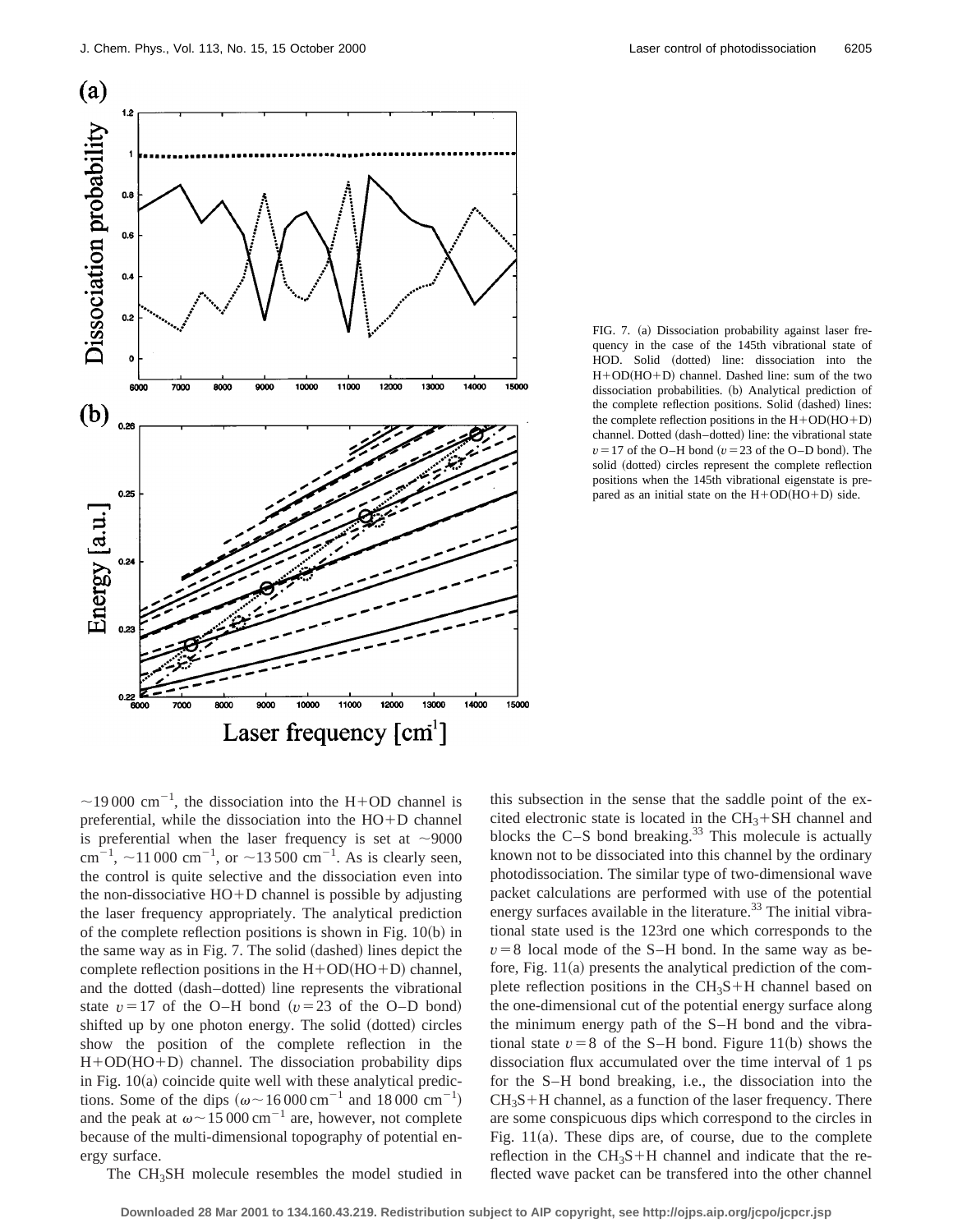

 $CH<sub>3</sub>+SH$  via the ground electronic state through the modecoupling. In the present model potential, however, there is no mode-coupling between the two channels in the ground electronic state; thus the wave packet stays inside and does not dissociate into the  $CH<sub>3</sub>+SH$  channel. If there were an appropriate coupling between the two channels, we could dissociate this molecule into the unusual channel of  $CH<sub>3</sub>+SH$  by using the present control scheme.

### **V. CONCLUDING REMARKS**

In this paper, a new control scheme of molecular photodissociation with use of the complete reflection phenomenon was proposed and demonstrated numerically in the one- and two-dimensional models. In the present control scheme, an appropriate vibrational excited state is prepared at first and then by applying the stationary laser field with the laser frequency  $\omega$  the two NT type avoided crossings are created between the ground electronic bound state dressed up by one photon energy  $\hbar \omega$  and the excited dissociative electronic state. If the complete reflection occurs at the NT type curve crossing in one channel, that channel is switched off and the

FIG. 8. Time-dependent behavior of the excited state wave packet for the laser frequency (a)  $9000 \text{ cm}^{-1}$  and (b)  $11\,500$  cm<sup>-1</sup> (the contours of the density by solid line). The contours of the excited electronic state are superimposed (dotted line). The dashed lines represent the crossing seams induced by the laser field.



FIG. 9. Contour plots of the modified excited electronic state of HOD. The saddle point is located in the  $HO+D$  channel. The contour spacing is 5000  $cm^{-1}$ .

**Downloaded 28 Mar 2001 to 134.160.43.219. Redistribution subject to AIP copyright, see http://ojps.aip.org/jcpo/jcpcr.jsp**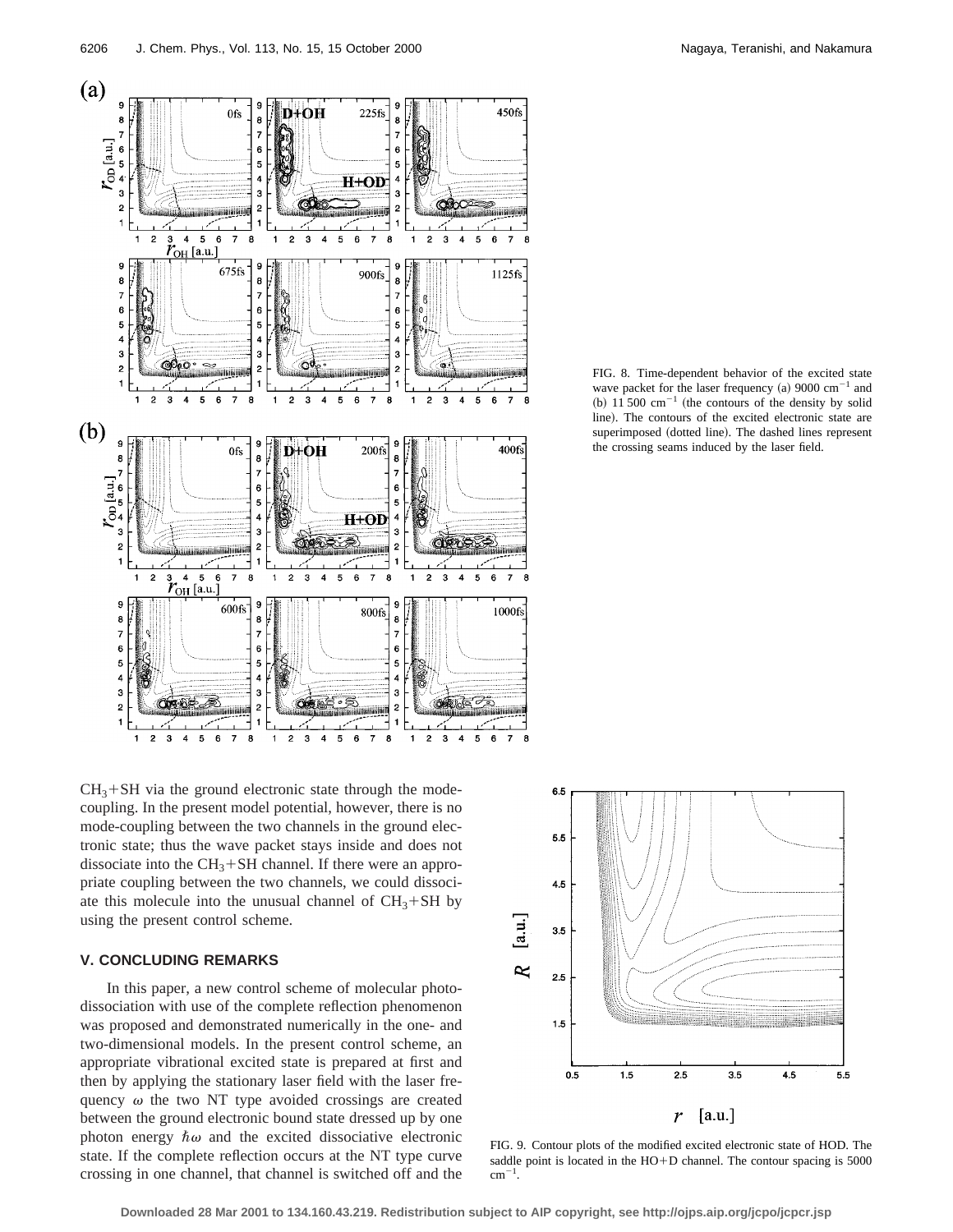

FIG. 10. (a) Dissociation probability against laser frequency in the case of the 145th vibrational state of HOD. Solid (dotted) line: dissociation into the  $H+OD(HO+D)$  channel. Dashed line: sum of the two dissociation probabilities. (b) Analytical prediction of the complete reflection positions. Solid (dashed) lines: the complete reflection positions in the  $H+OD(HO+D)$ channel. Dotted (dash–dotted) line: the vibrational state  $v = 17$  of the O–H bond ( $v = 23$  of the O–D bond). The solid (dotted) circles represent the complete reflection positions for the 145th vibrational eigenstate.

dissociation into the other channel becomes preferential. By adjusting the laser frequency, we can create the complete reflection condition at any one of the two dissociation channels, and thus we can selectively switch on and off the dissociation. Within the one-dimensional model this scheme can be completely realized. In the two-dimensional models, the control cannot be complete because of multidimensionality, but can still be effective and selective, as was demonstrated with use of the model mimicking the HOD molecule. The selective dissociation even into a non-dissociative channel is demonstrated to be possible. Good points of the present new control scheme may be summarized as follows:

- ~1! Stationary laser field is good enough and only the frequency is required to be adjusted.
- (2) Strong laser field is not necessarily needed and the present scheme is not very sensitive to small fluctuation of the laser intensity *I*, because the complete reflection position is mainly dependent on the laser frequency and is much less dependent on the laser intensity. The sensitivity to the laser frequency becomes less at lower intensity. This is because the complete reflection dip becomes

wider for the weaker diabatic coupling, i.e., for the weaker laser intensity, although the transmission on the other side becomes a bit less effective.<sup>16,17,19</sup>

- ~3! The control can be selective because of the complete reflection phenomenon. The wave which is reflected at one NT type curve crossing due to the complete reflection is transfered via the ground electronic state and dissociated into the other channel by the mode-coupling potential.
- (4) Selective dissociation can be made even into such a nondissociative channel that cannot be attained in the usual photodissociation method because of a potential barrier in the excited electronic state.
- ~5! Analytical prediction of the complete reflection positions can be easily made with use of the one-dimensional semiclassical theory and the appropriate selection of initial state and laser frequency can be carried out analytically. Even in a two-dimensional model such analytical prediction can be performed to a good extent with use of the one-dimensional theory, when the initial vibrational state has local mode character in the region of the cross-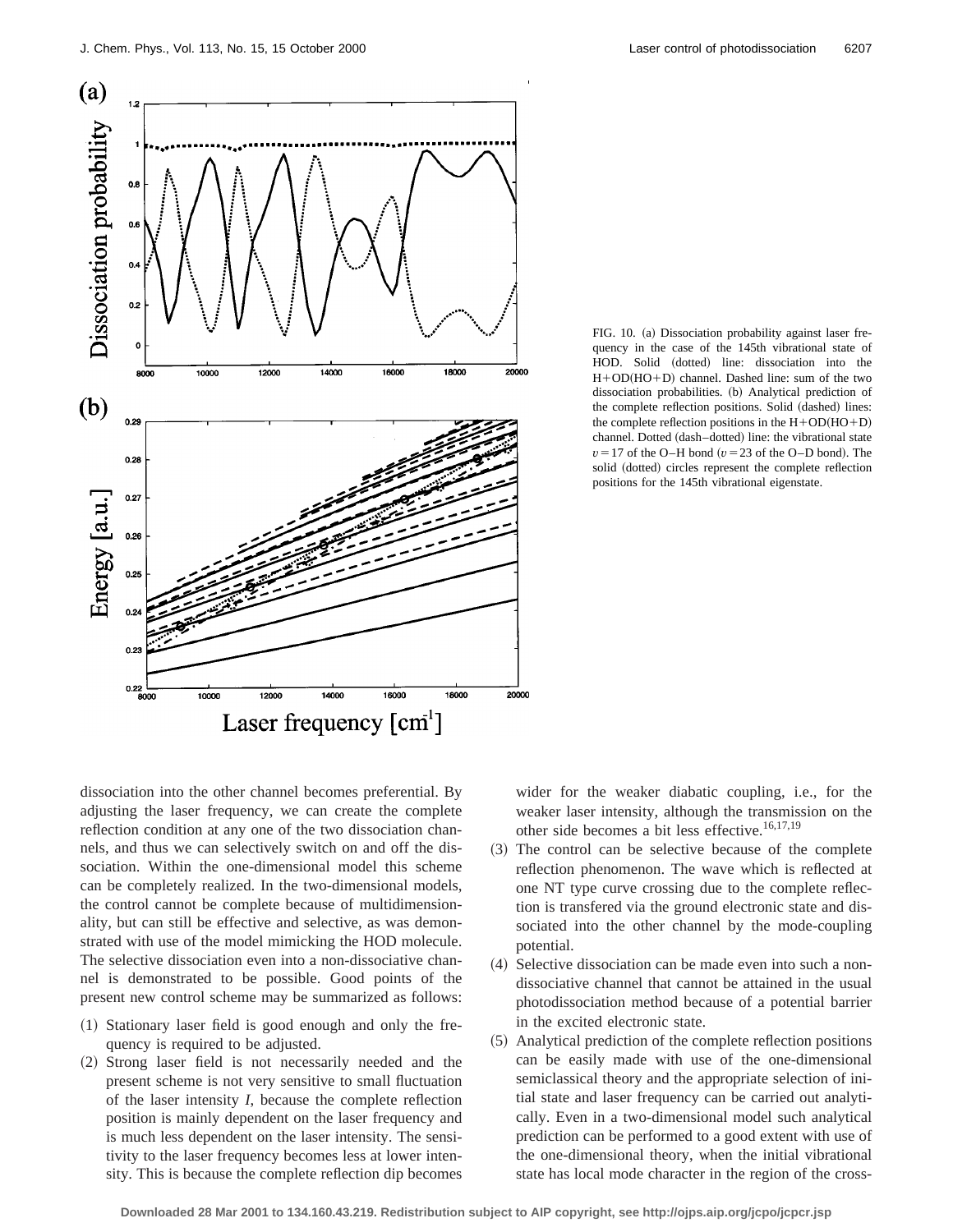$(a)$ 

Energy [a.u.]

 $(b)$ 

Dissociation probability

0.32

 $0.3$  $0.28$ 

 $0.26$ 

 $0.24$  $0.22$ 

 $0.2$  $0.15$  $0.16$ 

15000

 $1.2$ 

 $0.8$ 

 $0.6$ 

 $0.4$ 

 $0.2$ 

 $\mathbf{o}$ 15000 20000

20000

25000

25000

30000

35000

40000

45000

50000



FIG. 11. (a) Analytical prediction of the complete reflection positions in the case of two-dimensional model of  $CH<sub>3</sub>SH$ . Solid line: the complete reflection positions in the  $CH_3S+H$  channel. Dashed line: the vibrational state  $v = 8$  of the S–H bond. The solid circles represent the complete reflection positions for the 123rd vibrational eigenstate. (b) Dissociation probability against the laser frequency for  $CH_3SH \rightarrow CH_3S+H$  in the case of the 123rd vibrational state.

ing seam created by the laser field, i.e., when the mode coupling is localized away from the crossing seam. These are the favorable conditions for the selective control in two-dimensional cases.

30000

Laser frequency  $\lceil$  cm<sup>1</sup> $\rceil$ 

35000

40000

45000

50000

Defects of the present scheme, on the other hand, are that the scheme is quite sensitive to potential energy surface topography, especially in high-dimensional systems and that a vibrationally excited state is necessary to be prepared as an initial state. Another problem which is not essential but should be taken into account in practical applications is position dependence of the transition dipole moment.

The present control scheme cannot be very robust, because the method is based on the phase interference; but this can present a new intriguing selective control of molecular photodissociation when the conditions with respect to potential energy surface topography and initial vibrational state are appropriately satisfied. The use of the hyperspherical coordinate system may be useful to analyze the multidimensional case more clearly. This will be reported in a future publication.

The complete reflection phenomenon can happen in

some other potential crossing systems as reported in Ref. 26 and those cases can also be used to control some other type of molecular processes.

#### **ACKNOWLEDGMENTS**

This work was supported by the Grant-in-Aid for Scientific Research on Priority Area ''Molecular Physical Chemistry'' and by Research Grant No. 10440179 from the Ministry of Education, Science, Culture, and Sports of Japan.

- ${}^{1}$ R. J. Gordon and S. A. Rice, Annu. Rev. Phys. Chem. **48**, 601 (1997).
- <sup>2</sup> A. D. Bandrauk, *Molecules in Laser Fields* (Marcel Dekker, New York, 1994).
- <sup>3</sup>P. Brumer and M. Shapiro, Annu. Rev. Phys. Chem. 43, 257 (1992).
- <sup>4</sup> D. J. Tannor and S. A. Rice, J. Chem. Phys. **83**, 5013 (1985).
- <sup>5</sup>R. Kosloff, S. A. Rice, P. Gaspard, S. Tersigni, and D. J. Tannor, Chem. Phys. 139, 201 (1989).
- <sup>6</sup>D. Neuhauser and H. Rabitz, Acc. Chem. Res. **26**, 496 (1993).
- ${}^{7}$ B. Kohler, J. L. Krause, F. Raksi, K. R. Wilson, V. V. Yakovlev, and R. M. Whitnell, Acc. Chem. Res. 28, 133 (1995).
- <sup>8</sup>M. Sugawara and Y. Fujimura, J. Chem. Phys. **100**, 5646 (1994).
- <sup>9</sup>S. Chelkowski and A. D. Bandrauk, J. Chem. Phys. 99, 4279 (1993).
- <sup>10</sup>M. M. T. Loy, Phys. Rev. Lett. **32**, 814 (1974).